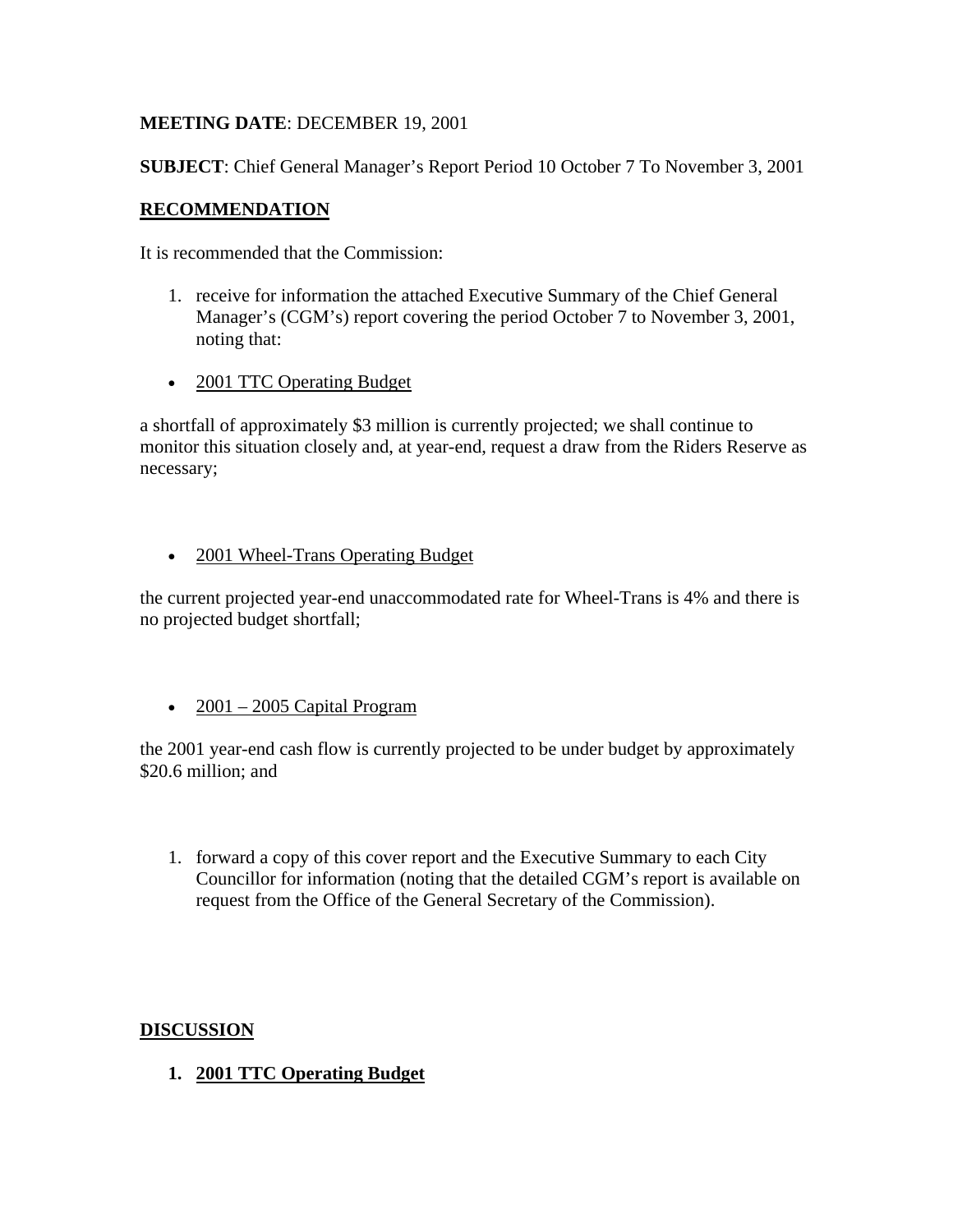## Year-to-Date

As a reflection of the economic slowdown and the tragic events of September 11, ridership for periods 9 and 10 was 1 million lower than for the comparable periods last year. However, for the year up to the end of period 10, ridership was still 6.9 million rides ahead of budget, with passenger revenue \$12.9 million over budget. Meanwhile, expenses were some \$3.8 million under budget for the year up to November 3.

#### Year-end Projections

The following table summarizes the year-end projections:

|                  | 2001          |                   |               |
|------------------|---------------|-------------------|---------------|
|                  |               |                   |               |
| (Millions)       | <b>BUDGET</b> | <b>PROJECTION</b> | <b>CHANGE</b> |
| <b>RIDERSHIP</b> | 413           | 419               | 6             |
| <b>REVENUES</b>  | \$655         | \$667             | \$12          |
| <b>EXPENSES</b>  | \$(814)       | \$(818)           | \$(4)         |
| <b>SUBSIDY</b>   | \$148         | \$148             | \$0           |
| <b>SHORTFALL</b> | \$(11)        | \$(3)             | \$8           |

It was noted at the previous Commission Meeting for the 2002 budget presentations that, if the ridership trends exhibited after the September 11 tragedy were to continue throughout the remainder of the year, a Riders Reserve draw in the order of \$6 million would be required to offset the ridership declines. However, the preliminary results for November now indicate a softening of this downward trend. It is now projected that yearend ridership will range from 418 to 420 million, with 419 million the most likely figure, an improvement of 1 million over the earlier post-September forecast. Revenues will be correspondingly higher and, with a further \$1 million to be trimmed from the expense forecast, the shortfall is now expected to be about \$3 million.